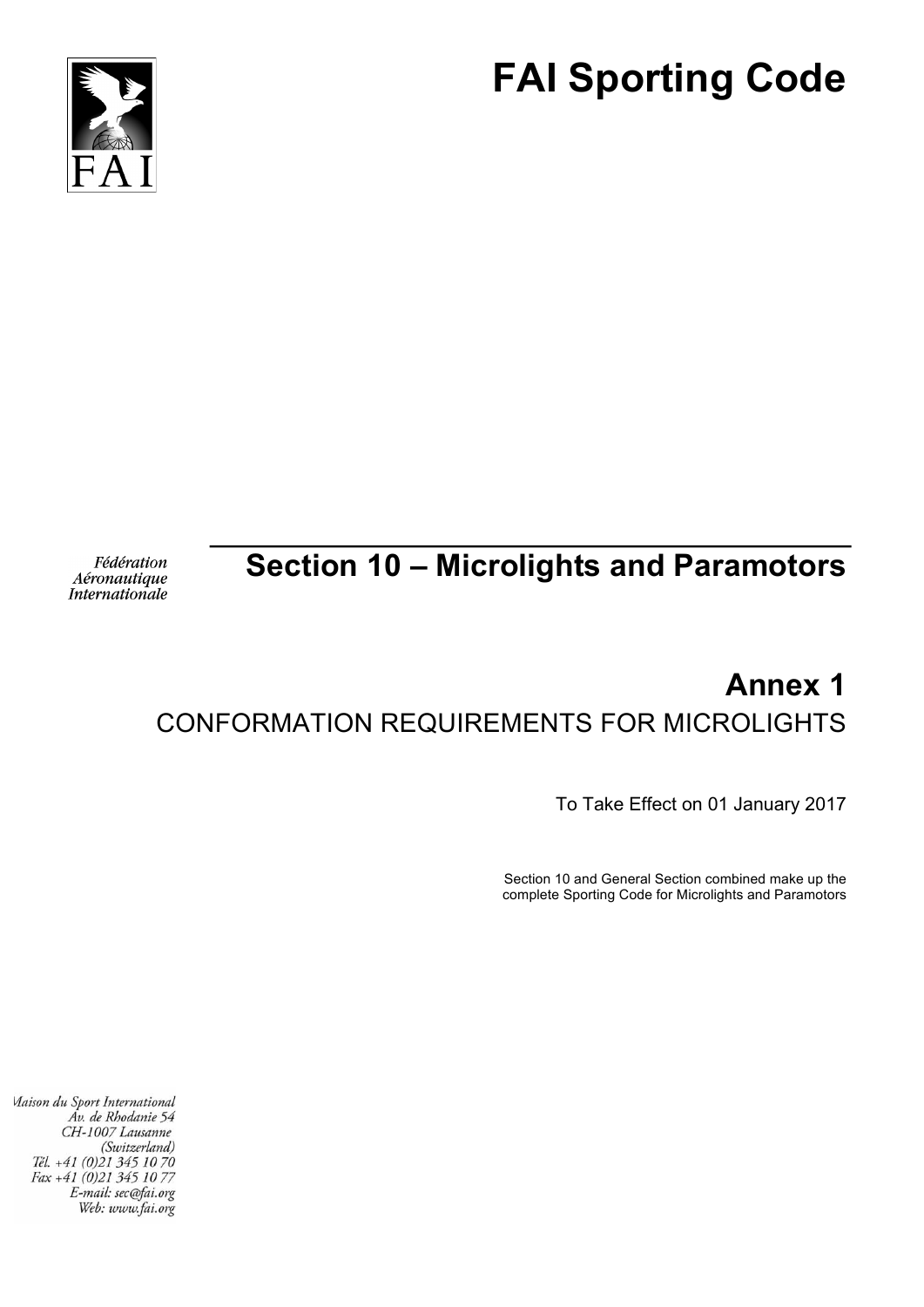### **FEDERATION AERONAUTIQUE INTERNATIONALE MSI - Avenue de Rhodanie 54 – CH-1007 Lausanne – Switzerland**

#### Copyright 2017

All rights reserved. Copyright in this document is owned by the Fédération Aéronautique Internationale (FAI). Any person acting on behalf of the FAI or one of its Members is hereby authorised to copy, print, and distribute this document, subject to the following conditions:

- **1. The document may be used for information only and may not be exploited for commercial purposes.**
- **2. Any copy of this document or portion thereof must include this copyright notice.**
- **3. Regulations applicable to air law, air traffic and control in the respective countries are reserved in any event. They must be observed and, where applicable, take precedence over any sport regulations**

Note that any product, process or technology described in the document may be the subject of other Intellectual Property rights reserved by the Fédération Aéronautique Internationale or other entities and is not licensed hereunder.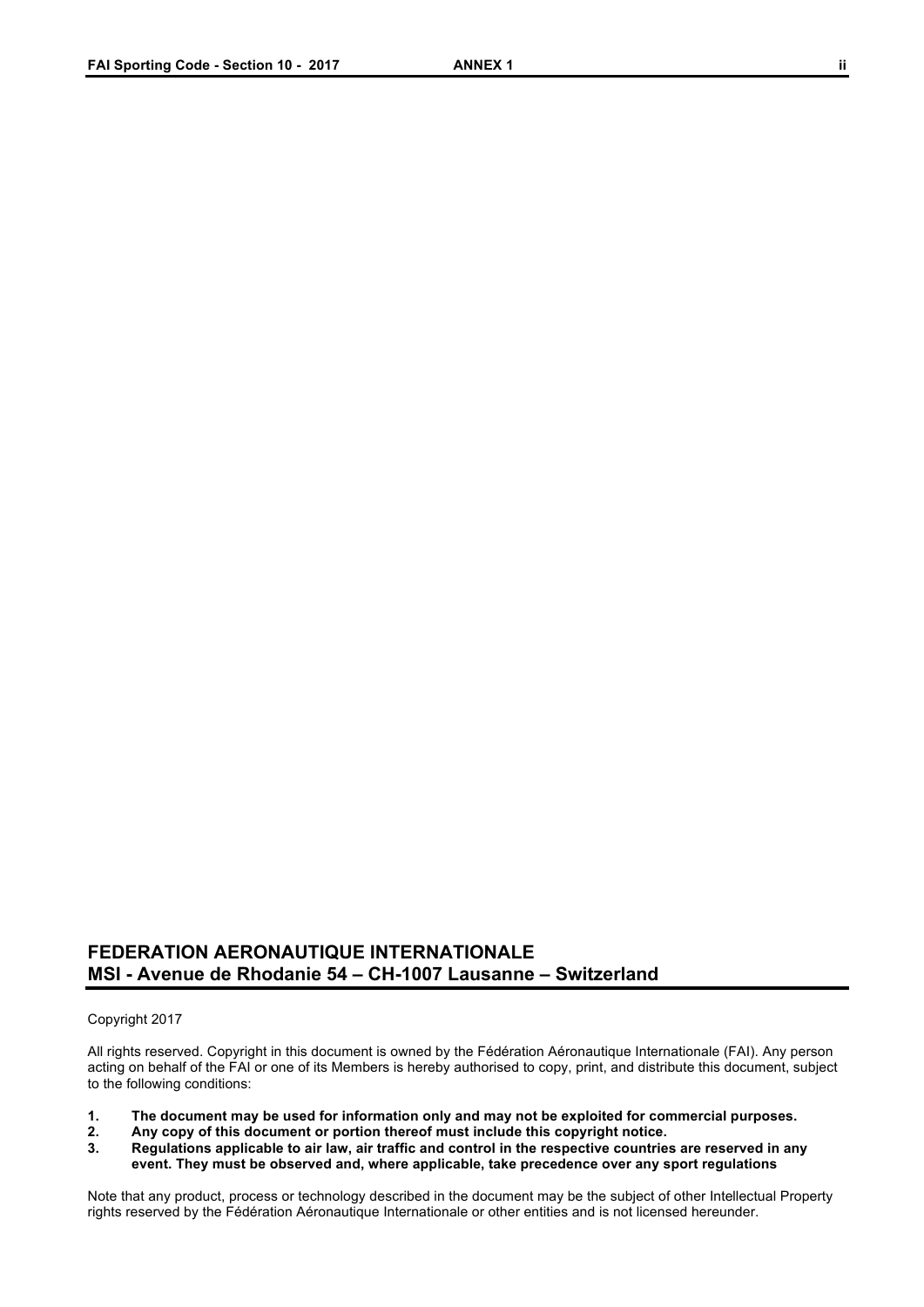## **Annex 1 to SECTION 10**

#### **CONFORMATION REQUIREMENTS for MICROLIGHTS**

#### **1 AIRCRAFT MINIMUM SPEED**

- 1.1 Aircraft which were foot-launched on a flight, and all Paramotors, are deemed to automatically meet the minimum speed requirement. All other aircraft shall be demonstrated to comply with the minimum speed definition (S10 1.3.1) by one of the following methods:
- 1.2 The national airworthiness system of the nation in which the aircraft is registered requires the aircraft to have been demonstrated to have a minimum level speed, corrected to standard conditions, at MTOW, equal to or less than that required in S10 1.3.1
- 1.3 The manufacturer of the aircraft provides a Declaration of Minimum Flight Speed stating the aircraft has a minimum level speed, corrected to standard conditions, at MTOW, equal to or less than that required in S10 1.3.1
- 1.4 The aircraft is shown to have a minimum level speed at MTOW, equal to or less than that required in S10 1.3.1 by a flight demonstration over a 500 m course.
- 1.5 The aircraft must be flown level at a safe height in opposite directions. The speed will be measured during each run by the use of a FR and the average of the two speeds shall be calculated. The component of the wind perpendicular to the course must not exceed 10 km/h. The measured speed will be corrected for air density (15°C, 1013.2mb, AMSL).

Note: Pilots wishing to attempt records or compete in championships will need one of these proofs.

#### **2 CORRECTION TO STANDARD CONDITIONS**

2.1 Correction of speed to standard conditions is calculated as follows:

Speed in Km/h normalized to ISA conditions =  $3.6 \cdot \frac{}{\text{D}}$  $D<sub>0</sub>$ 

$$
\frac{T_1}{0.5331359\sqrt{\frac{P_1}{t_1+273}}}
$$

*Where*

 $D_0$  = Leg length in metres.

T1 = Actual leg time in seconds.

P1 = Ambient pressure at test altitude in mb.

t1 = Ambient temperature at test altitude in degrees Celsius.